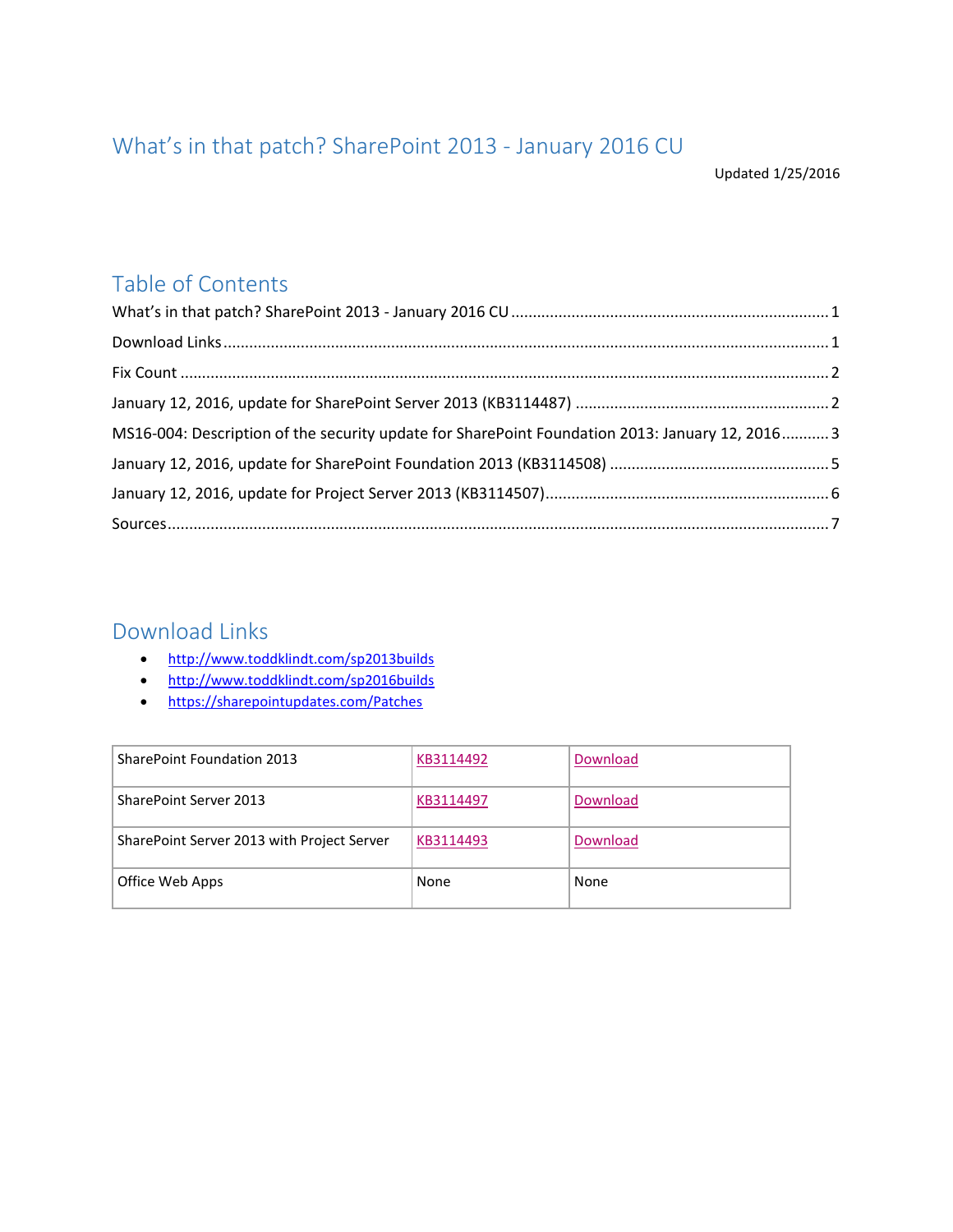### <span id="page-1-0"></span>Fix Count

| КB                                                                                   | <b>Fix Count</b> |
|--------------------------------------------------------------------------------------|------------------|
| January 12, 2016, update for SharePoint Server 2013 (KB3114487)                      | 15               |
| MS16-004: Description of the security update for SharePoint Foundation 2013: January |                  |
| 12.2016                                                                              | q                |
| January 12, 2016, update for SharePoint Foundation 2013 (KB3114508)                  |                  |
| January 12, 2016, update for Project Server 2013 (KB3114507)                         | 13               |
|                                                                                      | 39               |

## <span id="page-1-1"></span>January 12, 2016, update for SharePoint Server 2013 (KB3114487)

- Adds a label to the term of the search box so that it's better described by accessibility tools.
- Adds more descriptive titles to the people picker boxes in the Term Store Management Tool.
- Adds a property to the [WebPartDefinition](https://msdn.microsoft.com/en-us/library/office/microsoft.sharepoint.client.webparts.webpartdefinition.aspx) class to access the WebPart. ZoneID property.
- Translates some terms of the Site Newsfeeds web part in French for the accuracy of the meaning.
- Translates some terms in multiple languages for the specific functions on non-English cultures.
- Fixes the following issues:
- After you move a term from a term set into another term set under a parent term that's pinned and reused in other term sets, the moved term is no longer pinned and doesn't appear in other term sets.
- When the Taxonomy Update Scheduler timer job runs, a high CPU usage issue occurs, which causes performance issues on multiple web front ends for customers and affects page load time. This issue occurs if customers have hundreds of content databases and use managed metadata services.
- Fixes an issue related to language specific token normalization in compiling query suggestion dictionaries. Specifically, addresses query suggestions for Turkish letters. For example, when you search for some uppercase sensitive words in a search box, no query suggestion is displayed.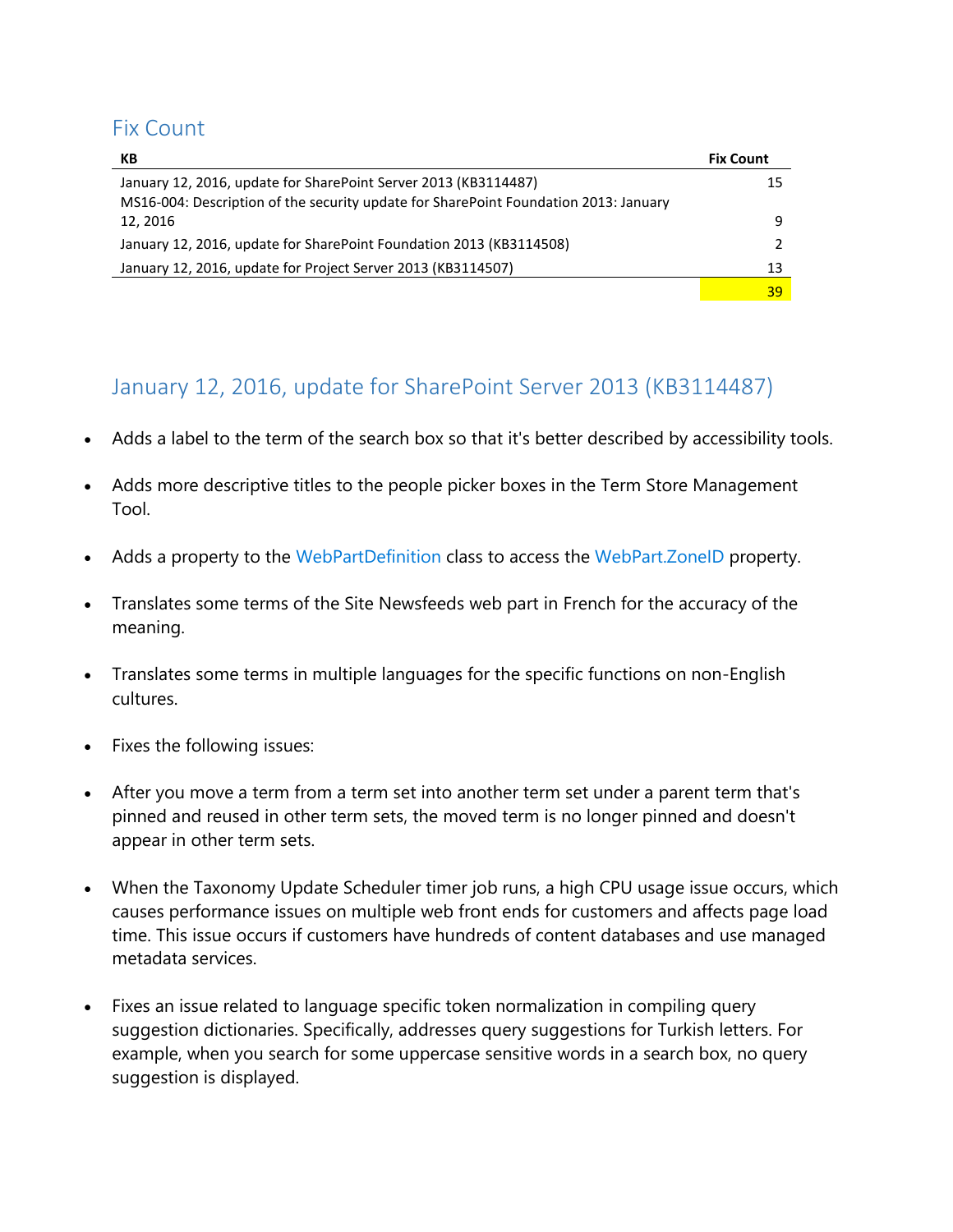- The [Query.TrimDuplicates property](https://msdn.microsoft.com/EN-US/library/office/microsoft.office.server.search.query.query.trimduplicates.aspx) is always set to true if you use a remote SharePoint query source. Therefore, duplicated results are always deleted for a query.
- If a SQL Server Report Viewer Web Part is created before service pack 1 is installed, a page that contains the Report Viewer Web Part can't be loaded, and you receive the following error message:

You must first select a report to display in this Web Part. Do this by opening the tool pane and specifying the path and file name of the Reporting Services report that you would like to show. Alternatively, you can connect the Web Part to another Web Part on the page that provides a document path.

 After you create a view in a publishing sub site, the view is displayed in the datasheet view. Meanwhile, you receive the following error message:

The list is displayed in Standard view. It cannot be displayed in Datasheet view for one or more of the following reasons: A datasheet component compatible with Microsoft SharePoint Foundation is not installed, your browser does not support ActiveX controls, a component is not properly configured for 32-bit or 64-bit support, or support for ActiveX controls is disabled.

- When you do a search operation in SharePoint Server 2013, no spelling suggestion is displayed for the search term.
- The SharePoint Outbound Hybrid Search doesn't work, and you receive the following error message in the query builder when you search for something:

Microsoft.Ceres.Evaluation.DataModel.Types.SchemaException: Invalid value for long field at Microsoft.Ceres.Evaluation.DataModel.BuiltInFields.PrimitiveInt64Field.set\_Value(Object value)

 When you try to follow a document, you may receive the following error message if the URL of the SharePoint site is long.

Sorry, we couldn't follow the document.

This issue occurs if the full URL of the document is more than 255 characters.

<span id="page-2-0"></span>MS16-004: Description of the security update for SharePoint Foundation 2013: January 12, 2016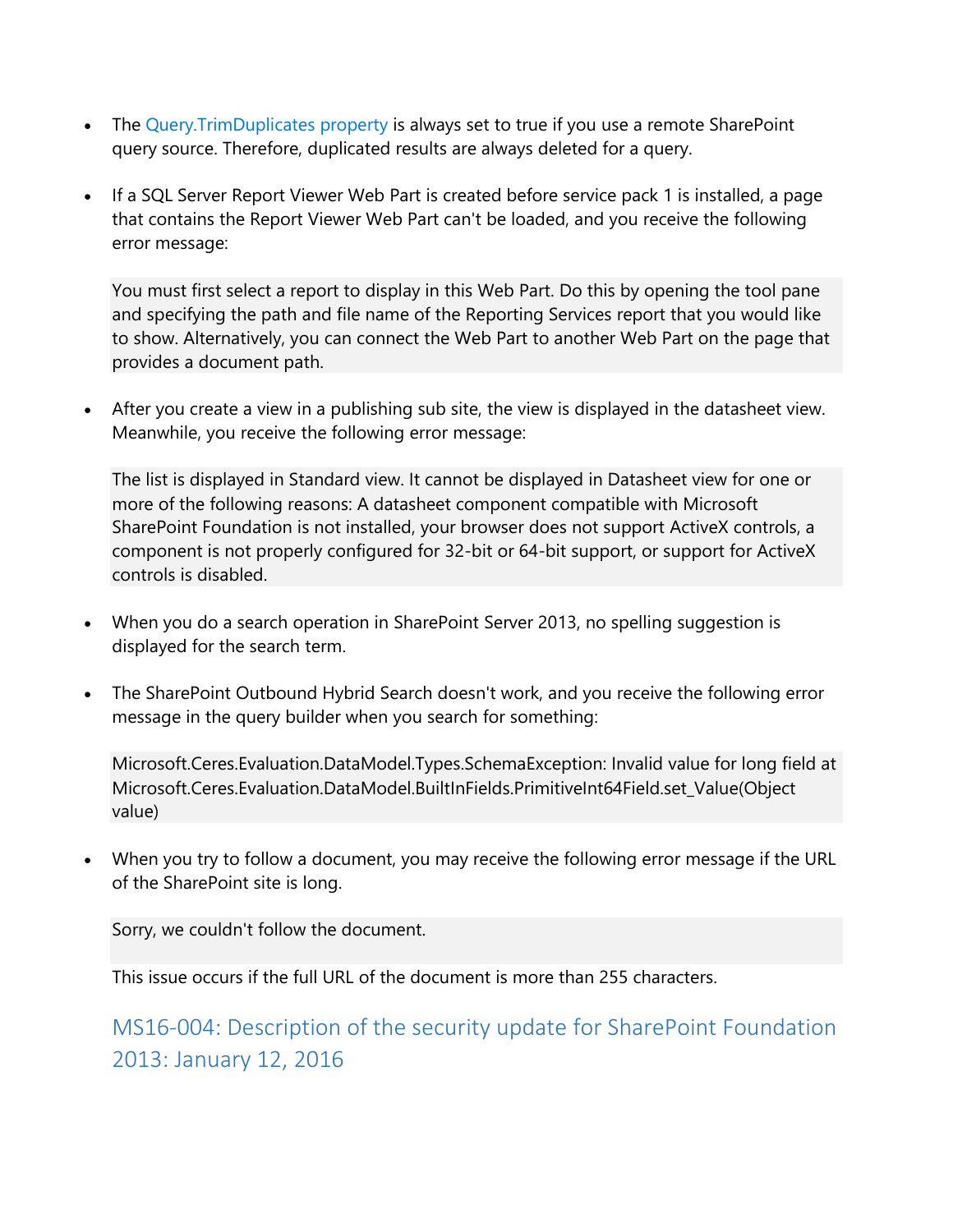- Adds a function to set the [SPWeb.RequestAccessEmail](https://msdn.microsoft.com/EN-US/library/microsoft.sharepoint.spweb.requestaccessemail.aspx) property by using a client-side object model (CSOM).
- This update also contains fixes for the following nonsecurity issues:
- When you check permissions, incorrect permissions are reported based on group memberships across trusted domain boundaries. Therefore, external token isn't populated with security groups of trusted domains.
- If a SQL Server Report Viewer Web Part is created before Service Pack 1, a page that contains the Report Viewer Web Part can't be loaded, and you receive the following error message:

You must first select a report to display in this Web Part. Do this by opening the tool pane and specifying the path and file name of the Reporting Services report that you would like to show. Alternatively, you can connect the Web Part to another Web Part on the page that provides a document path.

 After you create a view in a publishing sub site, the view is displayed in the datasheet view. Meanwhile, you receive the following error message:

The list is displayed in Standard view. It cannot be displayed in Datasheet view for one or more of the following reasons: A datasheet component compatible with Microsoft SharePoint Foundation is not installed, your browser does not support ActiveX controls, a component is not properly configured for 32-bit or 64-bit support, or support for ActiveX controls is disabled.

- When you select the **Save** button multiple times on the ribbon to add an item to a list, the item is added multiple times.
- When you try to update the configuration database for the host-named site collections by using th[eSPContentDatabase.RefreshSitesInConfigurationDatabase](https://msdn.microsoft.com/en-us/library/microsoft.sharepoint.administration.spcontentdatabase.refreshsitesinconfigurationdatabase.aspx) method, the sites become unavailable if the site collections are set in separate content databases from the root site collection.
- Assume that you have a site collection that has the document ID feature enabled or a Url field that points to a resource within the site collection. Then, you check out a document and move the content database of the site collection to another web application. After you check in the document, the URL of the document points to the old site.
- **SharePoint Lists stop working**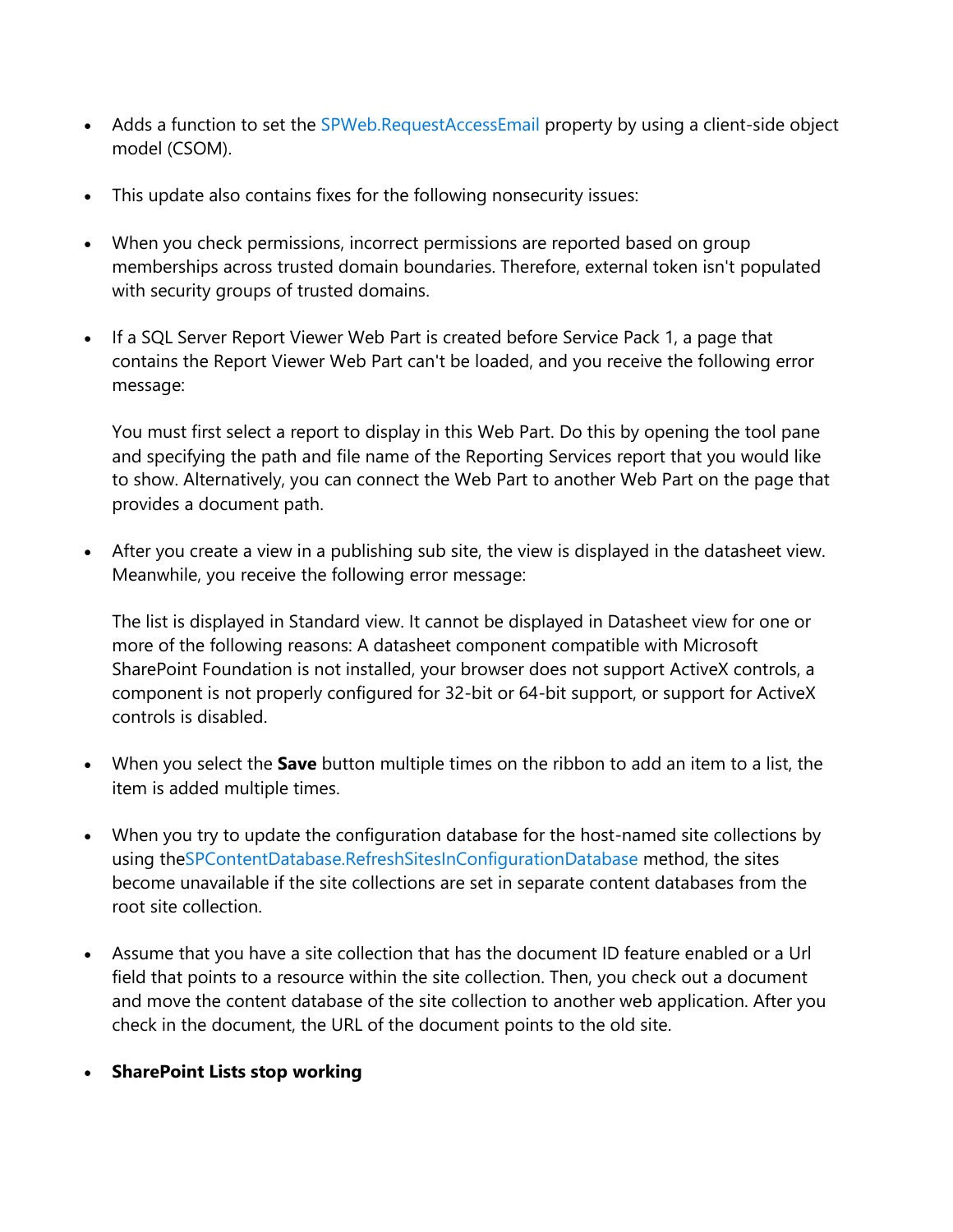#### **Symptom**

After you install this security update, SharePoint list views stop working.

#### **Cause**

This security update contains a code change which requires an update to both localized and non-localized files of the SharePoint foundation component. Localized and non-localized files are installed through two different MSP files, and the security update package does not include the localized MSP file.

#### **Workaround**

To work around this issue, install update 3114508 for SharePoint Foundation 2013. Update 3114508 contains the required localized MSP file. For more information, click the following article number to view the article in the Microsoft Knowledge Base:

[3114508](https://support.microsoft.com/en-us/kb/3114508) January 12, 2016, update for SharePoint Foundation 2013 (KB3114508)

Or, you can install the full server package of [January 2016 CU for SharePoint 2013](https://blogs.technet.microsoft.com/stefan_gossner/2016/01/12/january-2016-cu-for-sharepoint-2013-product-family-is-available-for-download/) which also includes the required localized MSP file.

#### **More Information**

For more information, visit the following Microsoft webpage:

[Stefan Goßner Blog: Solution for the list view issue with MS16-004 \(January 2016 PU\) for](https://blogs.technet.microsoft.com/stefan_gossner/2016/01/15/solution-for-the-list-view-issue-with-ms16-004-january-2016-pu-for-sharepoint-2013/)  [SharePoint 2013](https://blogs.technet.microsoft.com/stefan_gossner/2016/01/15/solution-for-the-list-view-issue-with-ms16-004-january-2016-pu-for-sharepoint-2013/)

## <span id="page-4-0"></span>January 12, 2016, update for SharePoint Foundation 2013 (KB3114508)

- Translates some terms of the Site Newsfeeds web part in French for the accuracy of the meaning.
- Translates some terms in multiple languages for the specific functions on non-English cultures.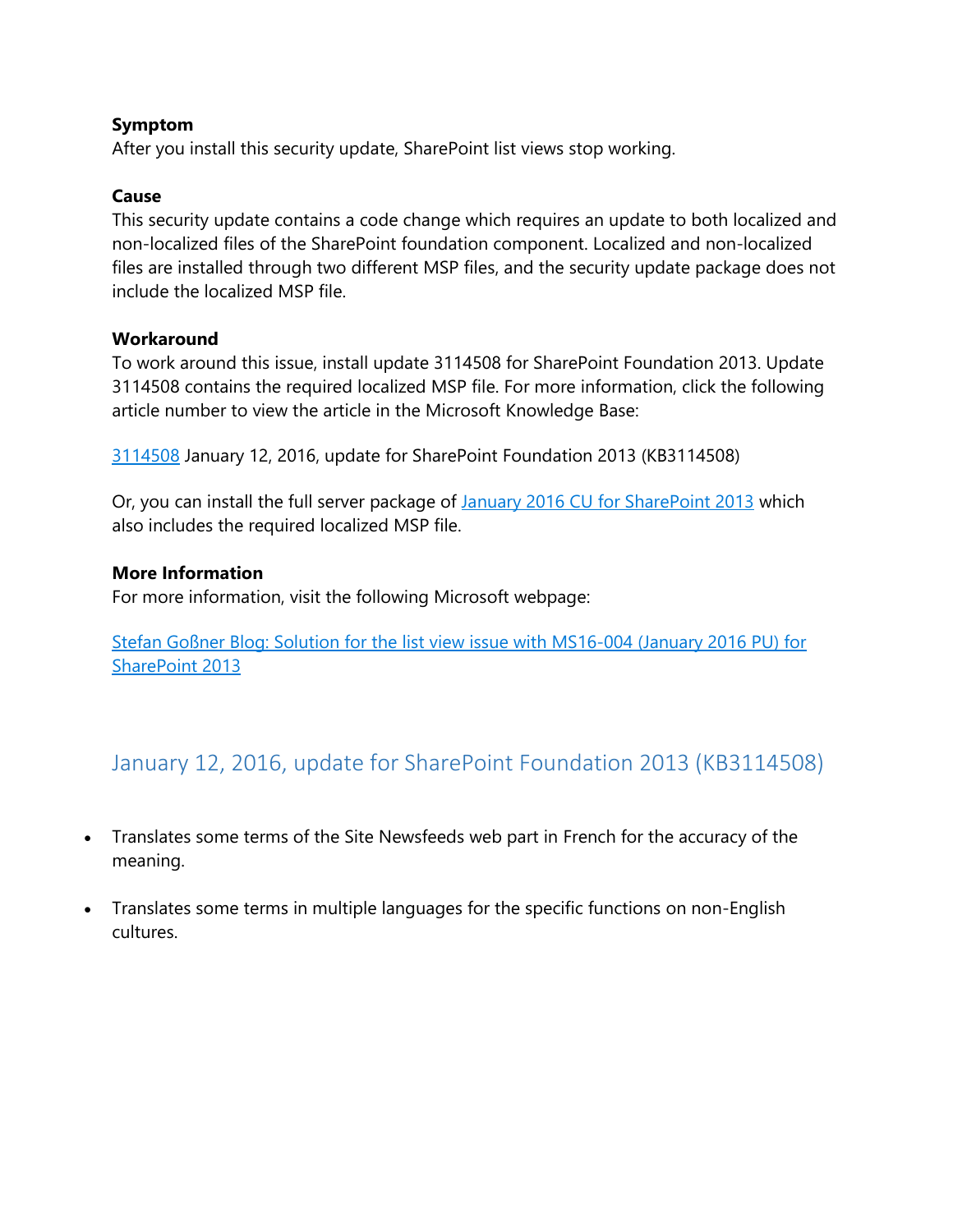### <span id="page-5-0"></span>January 12, 2016, update for Project Server 2013 (KB3114507)

- After you synchronize users to a project site in Project Web App (PWA), the users who should have access to the PWA instance do not have access to it, although these same users may still have access to the specific project site. When you view the PWA root site, these users are unexpectedly missing from the Readers (Project Web App Synchronized) group. This issue occurs after you install [June 9, 2015, cumulative update for Project Server 2013](http://support.microsoft.com/kb/3054865)  [\(KB3054865\).](http://support.microsoft.com/kb/3054865)
- If a self-assigned task has actual work applied and the "New assignment request" is rejected by the approver, the "Task update" record incorrectly appears in the approval center. This causes the status manager to approve work incorrectly for a task that was rejected previously. This situation may occur if the project is checked out when the "New assignment request" is rejected.
- Assume that you edit a project in Project Web App. After you change the work on a fixed work task that has no resource assigned, the duration of the task is changed. By default, the duration should not change for a fixed work task.
- Assume that you add the Project Details web part to a project site. When you select the **resource plan**button from the **Project** tab, you receive an error message that looks like the following:

Application error when access /\_layouts/15/PWA/RM/ResPlans.aspx

- Consider the following scenario:
- A project server has thousands of users defined.
- A project manager creates a project in the project center.
- The project manager saves, publishes, and then closes the project.

In this scenario, the users may have to wait several minutes until the "Prepare Project Web App Permission Synchronization For Projects" queue job is completed.

- In certain situation, status updates aren't applied to a project through the approval process. This fix adds an auto retry mechanism to try the status approval again.
- When you try to add or delete a user from a project server security group, you experience an error if the project site is a root web and the host header configuration is enabled.